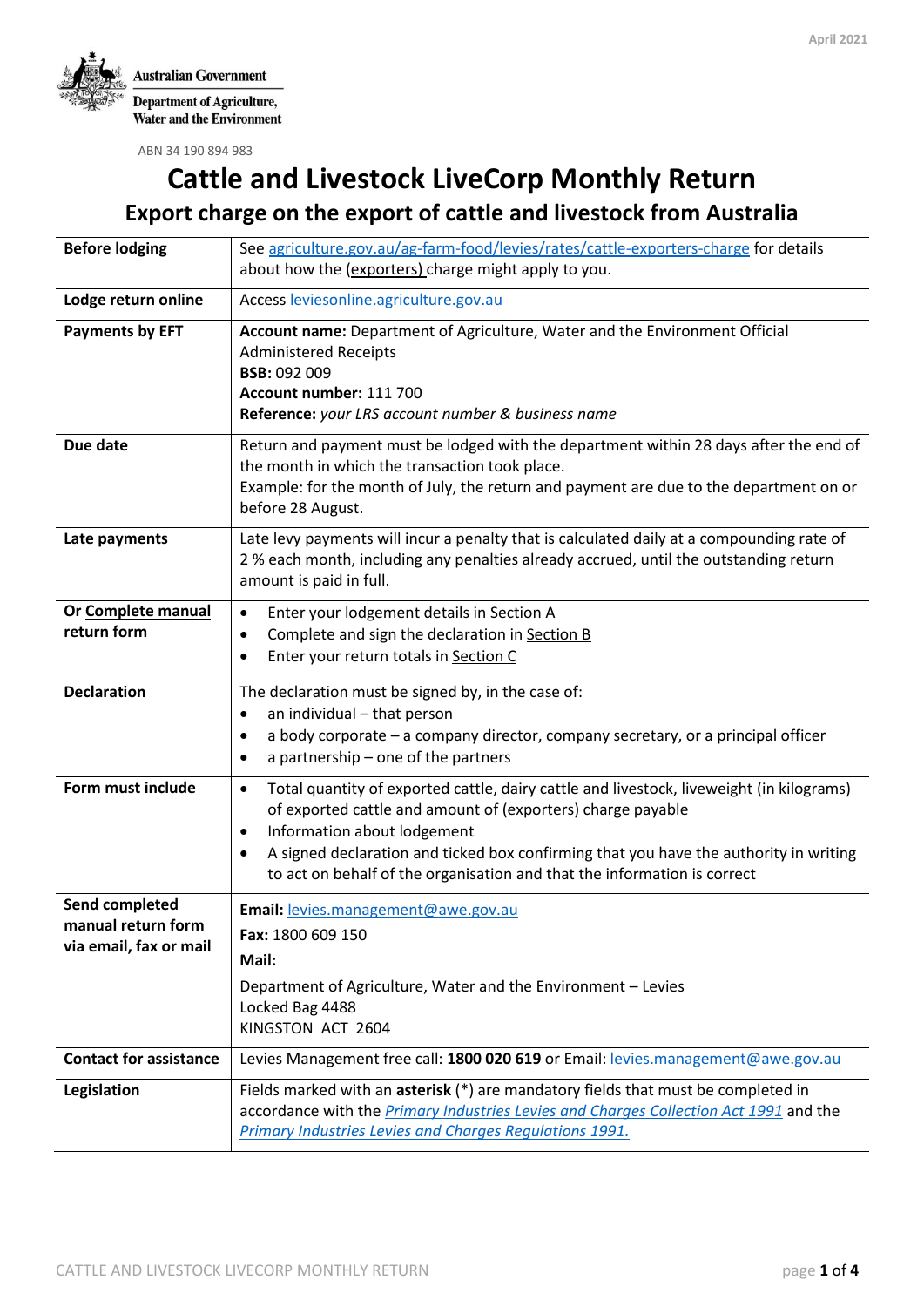|  |  | ۰.<br>$\frac{1}{2}$ |
|--|--|---------------------|
|--|--|---------------------|

OFFICE USE ONLY

| ADIY JT 170 07T 70J                          |              |            |
|----------------------------------------------|--------------|------------|
|                                              |              |            |
| <b>Cattle and Livestock LiveCorp Monthly</b> |              | Date:      |
| Return                                       |              | Return ID: |
|                                              |              | Signed:    |
| <b>SECTION A: Lodgement details</b>          |              |            |
| LRS account number                           | Month ended* |            |

 $\Delta$ S account number  $\Delta$  /  $\Delta$  /  $\Delta$  /  $\Delta$  /  $\Delta$  /  $\Delta$  /  $\Delta$  /  $\Delta$  /  $\Delta$  /  $\Delta$  /  $\Delta$  /  $\Delta$  /  $\Delta$  /  $\Delta$  /  $\Delta$  /  $\Delta$  /  $\Delta$  /  $\Delta$  /  $\Delta$  /  $\Delta$  /  $\Delta$  /  $\Delta$  /  $\Delta$  /  $\Delta$  /  $\Delta$  /  $\Delta$  /  $\Delta$  /  $\Delta$  /  $\Delta$ Please note that your **LRS account number** is required for account management purposes.

| ABN <sup>*</sup>                                                                                                   | $ACN^*$ |
|--------------------------------------------------------------------------------------------------------------------|---------|
| Name*                                                                                                              |         |
| Please note that name can be either the name of a company or an individual. Please use whichever is most relevant. |         |
| Address*                                                                                                           |         |

| Postal Address* |                                             |              |  |
|-----------------|---------------------------------------------|--------------|--|
| Phone           | Fax                                         |              |  |
| Email           |                                             |              |  |
|                 | Method of payment: $EFT$ Cheque Money Order | Charge paid* |  |
|                 | Date deposited: $\sqrt{2\pi}$               |              |  |

## SECTION B: Declaration

**Declaration: I declare that to the best of my knowledge the information contained on this return form and any attachments is correct in every essential detail.** Giving false or misleading information is a criminal offence.

| Title      | First name*                                                                                                                                                                                                         | Last name* |       |  |  |  |
|------------|---------------------------------------------------------------------------------------------------------------------------------------------------------------------------------------------------------------------|------------|-------|--|--|--|
|            | *I have the authority to sign this declaration as a director, secretary or principal officer of the body<br>corporate, partner, owner or other person, authorised in writing to act on behalf of this organisation. |            |       |  |  |  |
| Signature* |                                                                                                                                                                                                                     |            | Date* |  |  |  |

| <b>Australian Government</b>                                          |
|-----------------------------------------------------------------------|
| <b>Department of Agriculture,</b><br><b>Water and the Environment</b> |

ABN 34 190 894 983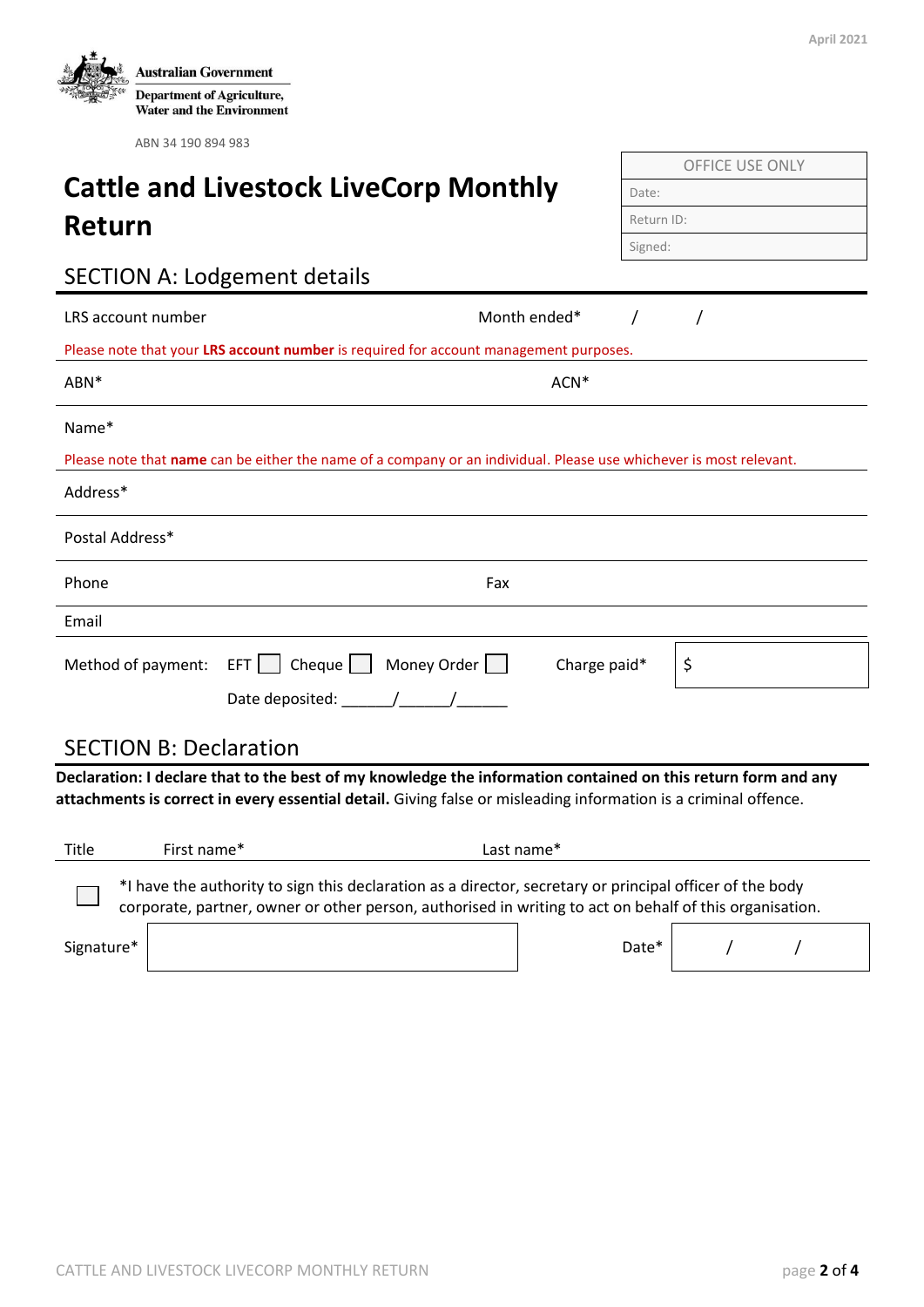

ABN 34 190 894 983

## SECTION C: Total quantity, liveweight and charge payable

#### **Cattle Exporters Charge**

| Commodity                           | LMU | <b>Total quantity</b><br>exported | Total liveweight (kgs) | Charge rate (\$)             | Total charge payable (\$) |
|-------------------------------------|-----|-----------------------------------|------------------------|------------------------------|---------------------------|
| Cattle (other than<br>Dairy Cattle) | 147 | 04a                               | 04                     | 0.9523 cents per<br>kilogram | A                         |
| Dairy cattle                        | 147 | 05                                | N/A                    | \$6.00 per head              | B                         |

#### **Livestock Exporters Charge**

| <b>Commodity</b> | LMU | <b>Total quantity exported</b> | Charge rate (\$) | Total charge payable (\$) |
|------------------|-----|--------------------------------|------------------|---------------------------|
| Sheep            | 148 | 01                             | \$0.50 per head  | C                         |
| Lambs            | 148 | 02                             | \$0.60 per head  | D                         |
| Goats            | 148 | 03                             | \$0.60 per head  | E.                        |
|                  |     |                                |                  |                           |

GST is not applied to Australian Government levies and charges.